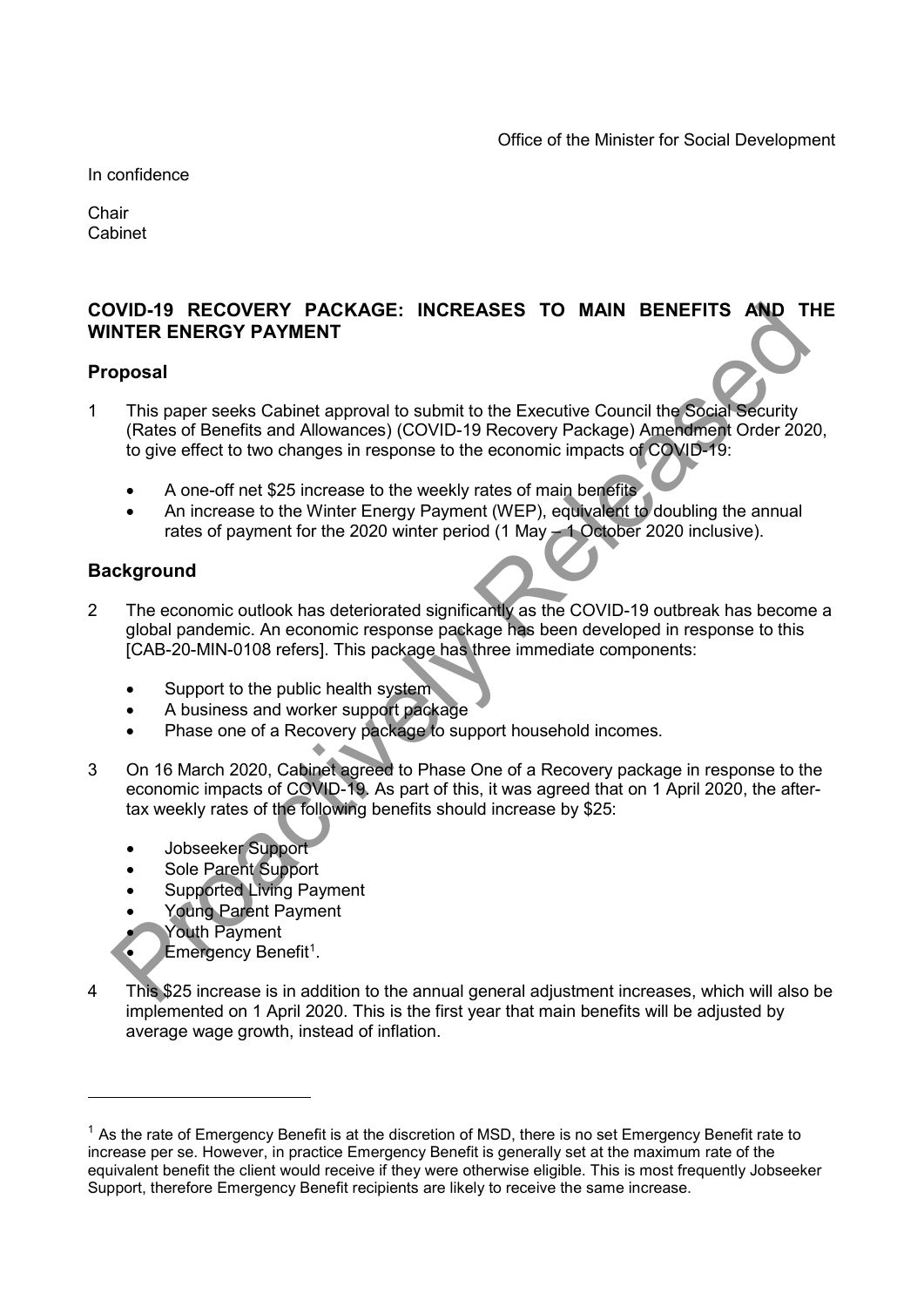- 5 As part of the same Recovery package, Cabinet also agreed that the annual rates of WEP payments for 2020 will be:
	- \$900 for single people with no dependent children
	- \$1,400 for couples or single people with dependent children.
- 6 For clients, this will mean that the weekly rate of WEP will be \$40.91 for single people and \$63.64 for couples. There are no changes to the period that WEP is paid this year, meaning it will continue to be paid from 1 May to 1 October in 2020.
- 7 This Cabinet paper seeks approval for the legislative changes required to enact both of the changes outlined above.

### Main benefit increases

- 8 From 1 April 2020, main benefits will be increased by \$25 (in addition to the wage indexation increase). There are a number of other payments made by the Ministry of Social Development (MSD) that will be affected by this increase.
- 9 It is worth noting that each adult in a couple will receive an increase of \$12.50 per week, and for a small number of couples where one adult is not included in the benefit, the couple will only receive an increase of \$12.50 per week.
- 10 A small number of MSD clients are on a grandparented rate of Widows Benefit or Domestic Purposes Benefit<sup>2</sup>. As these are intended to be main benefits, the weekly rates of these two payments will also be increased by \$25 each on 1 April 2020.
- 11 Further, the rates and thresholds for several other MSD payments are tied to main benefits in some way. Given these links, consequential amendments will be made to these rates and thresholds in accordance with their existing relationship with a main benefit rate. For example:
- 11.1 Housekeepers allowance can be paid to a client if their partner is not receiving a benefit and they have a housekeeper who is caring for the client's home and substantially dependent on the client. The rate of this allowance is the difference between the Jobseeker Support rate payable to the client (the half-married rate) and the married rate of Jobseeker Support. Given this relationship, the rate of housekeepers allowance will be increased by \$12.50 to align with the increase for couples where one adult is not included in the benefit. changes outlined above.<br>
Trom 1 April 2020, main benefits will be increased by \$25 (in addition to the wage indexation<br>
in benefit increases). There are a number of other payments made by the Ministry of Sogial<br>
Developme
	- 11.2 The blind subsidy is an additional allowance of 25 percent of the average personal earnings of a totally blind person who is receiving Supported Living Payment. The income thresholds for blind subsidy are linked to the half-married rate of Supported Living Payment and the Supported Living Payment abatement formula. Consequently, the income thresholds for the blind subsidy will be increased by \$12.50 to reflect its ties to the half-married rate of Supported Living Payment (see paragraph 9).
- 12 Due to complex interactions in the income support system, a small number of families will be unintentionally financially disadvantaged as a result of the main benefit increase. The existing Income Support Package (Transitional Assistance) Programme will be amended in a separate process to account for reductions in assistance as a result of the main benefit increase.

<sup>-</sup><sup>2</sup> Former recipients of both these payments (who had these payments granted before 15/7/2013), and who were then transferred to Jobseeker Support, had their higher rate of benefit grandparented until their circumstances changed. Consequently, some clients still receive the grandparented rate of Widows Benefit or Domestic Purposes Benefit.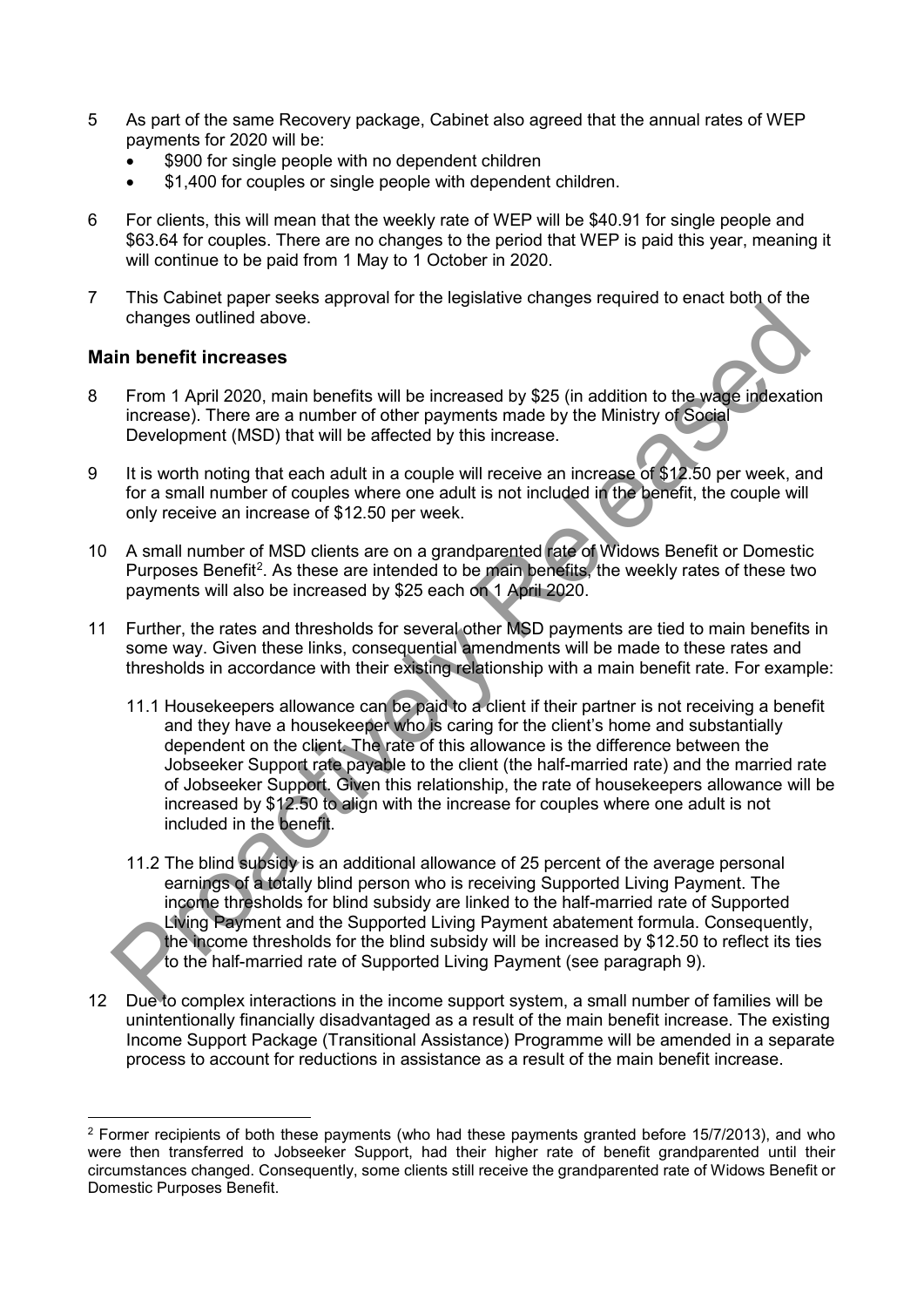13 I seek your agreement that the additional funding needed for this Programme to account for the small number of people who will be financially disadvantaged from the main benefit increase will be met from the existing Transitional Assistance appropriation as there is sufficient funding available in this appropriation.

## Doubling of the Winter Energy Payment

- 14 For the winter period this year (1 May to 1 October 2020), the weekly rate of WEP will be doubled, with the new rate equating to \$40.91 for single people and \$63.64 for couples.
- 15 As the increase to WEP is temporary, the rate of WEP will need to be decreased back to its current levels before the start of the winter period next year (1 May 2021). While the rate of WEP can be increased through an Order in Council, decreasing the rate requires amending the Social Security Act 2018. MSD is working with Inland Revenue on the legislative changes required to return WEP rates to their current settings and this will be done through an urgent bill that Inland Revenue is leading. This bill is planned to complete all House stages under urgency on 7 April 2020.

## Operational implications

- 16 While there are risks associated with implementing main benefit increases and WEP increases in a relatively short timeframe, this is mitigated by the fact that MSD is already preparing to increase main benefit rates on 1 April 2020 as part of the annual general adjustment of rates and thresholds. To create efficiencies, implementing this component of the Recovery package will be combined with the operational changes required to implement the annual general adjustment.
- 17 Several thousand records will need to be adjusted manually to ensure that the \$25 increase takes effect and people receive their full and correct entitlement. This is because the rates of payment for people in some specific situations are not calculated automatically by the system. MSD will prioritise this work to ensure that these records are adjusted as soon as possible, however some of these records will not be adjusted by 1 April 2020. The relatively small number of impacted clients will be paid in arrears to ensure they receive the full benefit of the \$25 increase. As the increase to WEP is temporary, the rate of WEP will need to be decreased back to itsellate<br>a current levels before the start of the winter period next year (1 May 2021). While the fraction<br>WEP can be increased throu
- 18 The increase to WEP represents an additional operational step, as WEP is not part of the annual general adjustment. The operational changes required to double the rate of WEP will be done in time for 1 May 2020.

# Timing and 28-day rule

- 19 This Amendment Order, if approved, will be submitted to the Executive Council for consideration on 23 March 2020. It will be published in the New Zealand Gazette on the next available date for gazetting and will come into force on 27 March 2020. This will ensure that the proposed amendments are incorporated into the Social Security (Rates of Benefits and Allowances) Order 2020 when it takes effect on 1 April 2020.
- 20 I seek a waiver to the 28-day rule on the grounds that the changes in this Amendment Order only confer benefits to the public, and that early commencement is necessary to be consistent with other changes introduced by the annual general adjustment of rates and thresholds.

# **Compliance**

21 The Orders and Amendment Regulations comply, where applicable, with: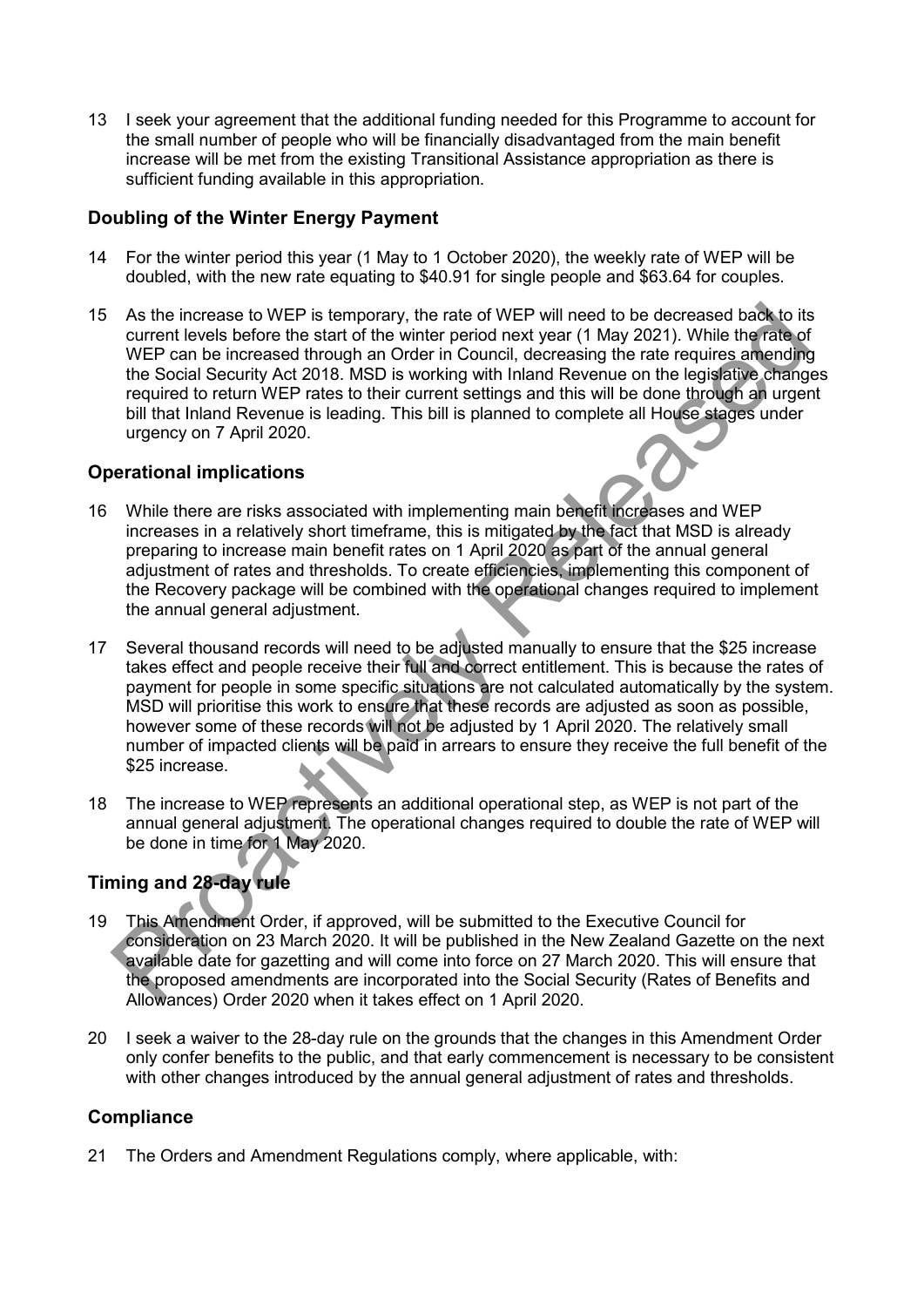- the principles of the Treaty of Waitangi
- the rights and freedoms contained in the New Zealand Bill of Rights Act 1990 and the Human Rights Act 1993
- the principles and guidelines set out in the Privacy Act 1993
- relevant international standards and obligations
- Legislation Guidelines: 2018 Edition, published by the Legislation Advisory Committee.

### Regulations Review Committee

22 There are no grounds for the Regulations Review Committee to draw the Orders or Amendment Regulations to the attention of the House under Standing Order 319.

## Certification by Parliamentary Counsel

23 The Orders and Amendment Regulations have been certified by the Parliamentary Counsel Office as being in order for submission to Cabinet.

### Communications

24 The Minister of Finance announced these changes on 17 March 2020, as part of a wider economic package in response to the impacts of COVID-19.

### Proactive release

25 I intend to proactively release this Cabinet paper within standard timeframes.

## **Consultation**

- 26 The Department of the Prime Minister and Cabinet Child Poverty Unit, Treasury, and Inland Revenue have been consulted.
- 27 Ministry of Housing and Urban Development, Ministry of Education, Ministry of Health, Veterans Affairs, Oranga Tamariki – Ministry for Children and Department of Internal Affairs have been informed. There are no goultries of the regulations the velocity of House under Standing Order 319.<br>
Amendment Regulations to the attention of the House under Standing Order 319.<br>
Trification by Parliamentary Counsel<br>
The Orders and

#### Recommendations

It is recommended that Cabinet:

1 note that on 16 March 2020, Cabinet agreed to the following changes as part of the Government response to the economic impacts of COVID-19 [CAB-20-MIN-0108 refers]:

1.1 increase main benefit rates by \$25 per week

1.2 double the rate of the Winter Energy Payment for 2020 only

- 2 note that legislative changes are needed to enact both the \$25 increase to main benefits and the doubling of the rate of the Winter Energy Payment
- 3 note that consequential amendments will be made to a number of payments which have existing links to main benefits
- 4 **note** that Cabinet previously approved funding for the Income Support Package (Transitional Assistance) Programme in December 2019 [SWC-19-MIN-0201 refers] to provide transitional assistance for people affected by the Budget 2019 Income Support Package